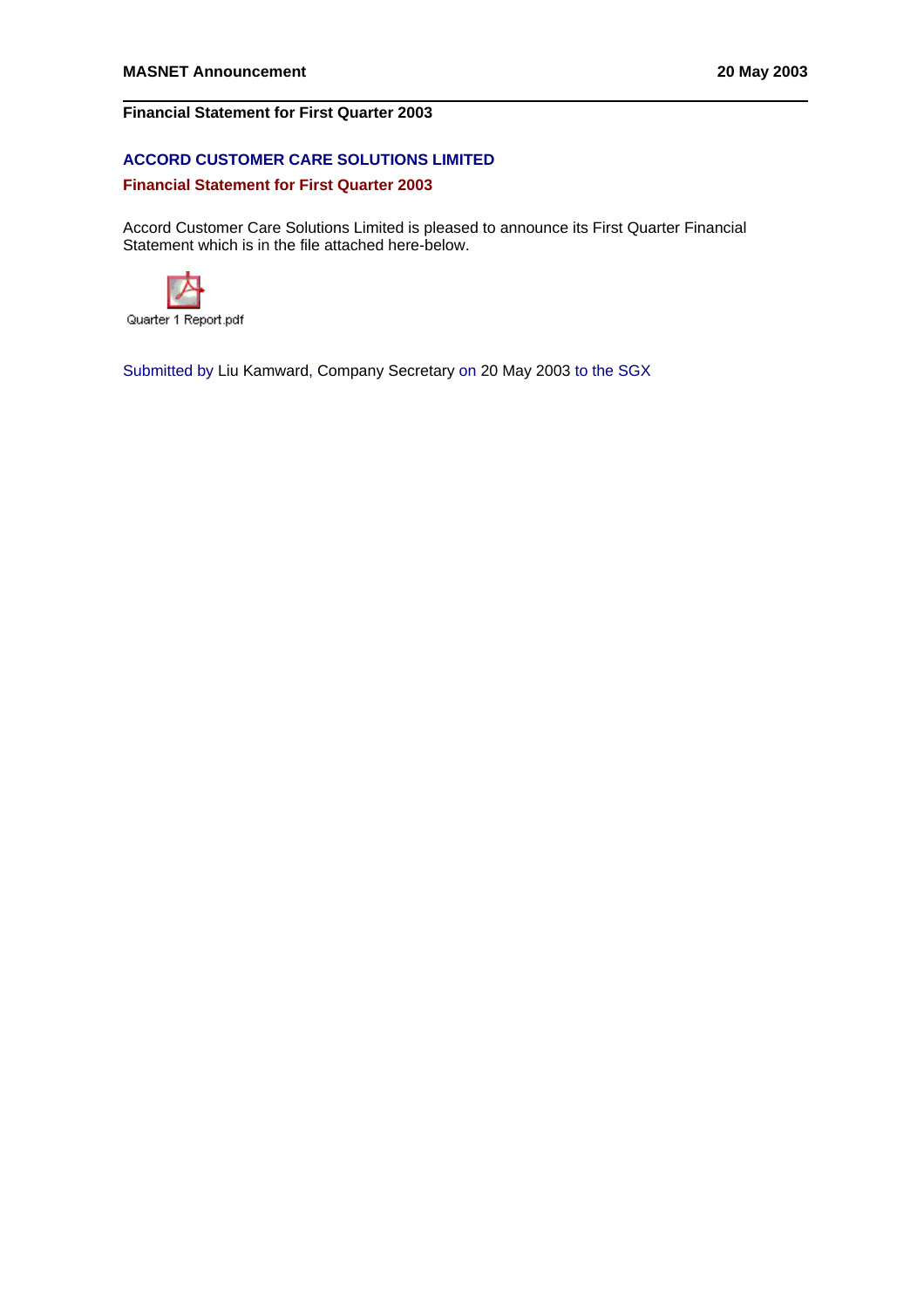Listed companies must provide the information required by Appendix 7.2 of the Listing Manual. Adequate disclosure should be given to explain any material extraordinary item either as a footnote of the material extraordinary item or in the "Review of the performance of the group".

ACCORD CUSTOMER CARE SOLUTIONS LIMITED

# **2003 First Quarter Financial Statement**

## **PART I - INFORMATION REQUIRED FOR ANNOUNCEMENTS OF QUARTERLY (Q1, Q2 & Q3), HALF-YEAR AND FULL YEAR RESULTS**

# **1(a) An income statement (for the group) together with a comparative statement for the corresponding period of the immediately preceding financial year**

| <b>Notes</b> | <b>3 Months Ended</b><br>31 March 2003<br>\$'000 | <b>3 Months Ended</b><br>31 March 2002<br>\$'000 | Inc/ (Dec)<br>% |
|--------------|--------------------------------------------------|--------------------------------------------------|-----------------|
|              | 15,767                                           | 13,161                                           | 20              |
|              | (6, 120)                                         | (3,214)                                          | 90              |
| (i)          | 3,242                                            | 50                                               | nm              |
|              | (5, 441)                                         | (4, 307)                                         | 26              |
|              | (604)                                            | (419)                                            | 44              |
| (ii)         | (3,277)                                          | (2,500)                                          | 31              |
|              | 3,567                                            | 2,771                                            | 29              |
| (iii)        | (34)                                             | (13)                                             | 161             |
|              | 3,533                                            | 2,758                                            | 28              |
|              | (528)                                            | (583)                                            | (9)             |
|              | 3,005                                            | 2,175                                            | 38              |
|              | (5)                                              |                                                  | 100             |
|              |                                                  |                                                  | 38              |
|              |                                                  | 3,000                                            | 2,175           |

nm: not meaningful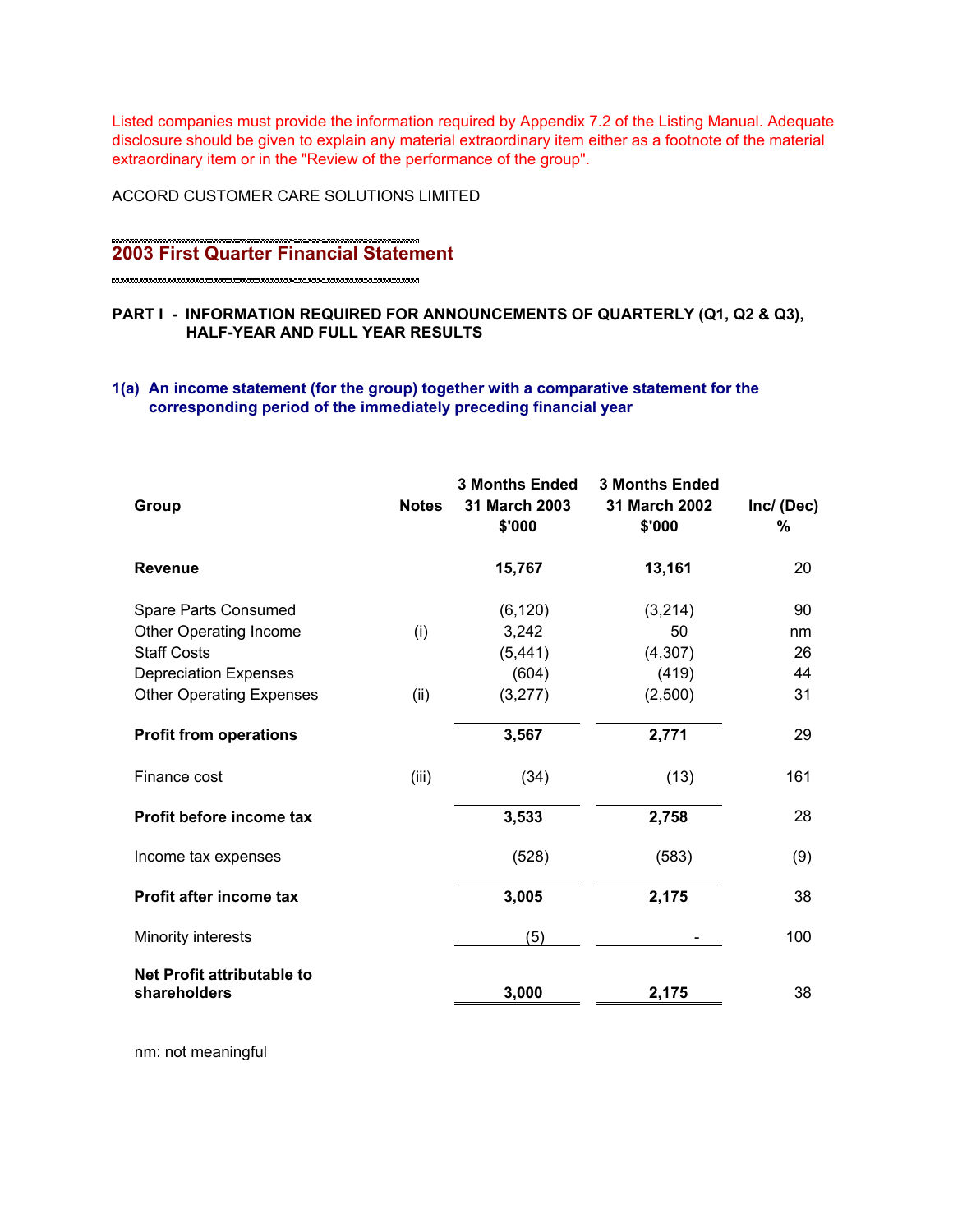## **1(a) (i) Other operating income consist of the following:**

|                                                | Group                                            |                                                  |
|------------------------------------------------|--------------------------------------------------|--------------------------------------------------|
|                                                | <b>3 Months Ended</b><br>31 March 2003<br>\$'000 | <b>3 Months Ended</b><br>31 March 2002<br>\$'000 |
| Management and corporate advisory fee (Note 1) | 1.031                                            |                                                  |
| Royalty fee (Note 2)                           | 1,060                                            |                                                  |
| Foreign currency exchange                      |                                                  |                                                  |
| adjustment gain (Note 3)                       | 816                                              | 23                                               |
| Interest income from non-related companies     | 25                                               |                                                  |
| Government grants (Note 4)                     | 229                                              |                                                  |
| <b>Others</b>                                  | 81                                               | 27                                               |
|                                                | 3,242                                            | 50                                               |

## **Note 1 : Management and corporate advisory fee**

The Group has entered into management and corporate advisory agreements with third parties to manage the operations of two companies in the People's Republic of China ("PRC"). One of the agreements will continue until such time when the parties shall mutually agree to terminate the agreement. The other is a two-year term agreement unless terminated at an earlier date. The scope of services include, *inter alia,* managing the day-to-day operations, providing necessary technical support, conducting market surveys, developing annual business plan and providing training of management and technical personnel.

In 2003, the group has further entered into the similar management and corporate advisory agreements with companies in the People's Republic of China ("PRC"), India and Singapore. Two of these agreements will continue until such time when the parties shall mutually agree to terminate the agreement. The other is a long term agreement unless terminated at an earlier date.

## **Note 2 : Royalty fee**

Royalty fee in Q1 2003 represents a one-time fee income received from an unrelated company for the transfer of rights to the retail sale of mobile communication accessories for a few brands in a certain country.

With effect from 2003, the Group has stopped such outright transfer of rights to retail sale of mobile communication accessories. Instead, the Group would allow selected third-parties to handle retail sale of mobile communication accessories at the respective service centers in exchange for either (i) a fixed monthly fee; or (ii) a percentage of sales of such accessories.

## **Note 3 : Foreign currency exchange adjustment gain**

The increase in the foreign currency exchange adjustment gain is due mainly to the appreciation of Euro, USD and A\$ against S\$. Part of the Group's revenue and trade receivables as well as cost of spare parts and trade payables is denominated in Euro and USD. In addition, the Company has bank balances, other receivables and other payables denominated in Euro and USD. The Group currently does not have a foreign currency hedging policy. The foreign currency adjustment gain arose due to the different foreign exchange rates prevailing at the beginning of the financial period, on invoicing, upon receipt or payment and at the end of the financial period.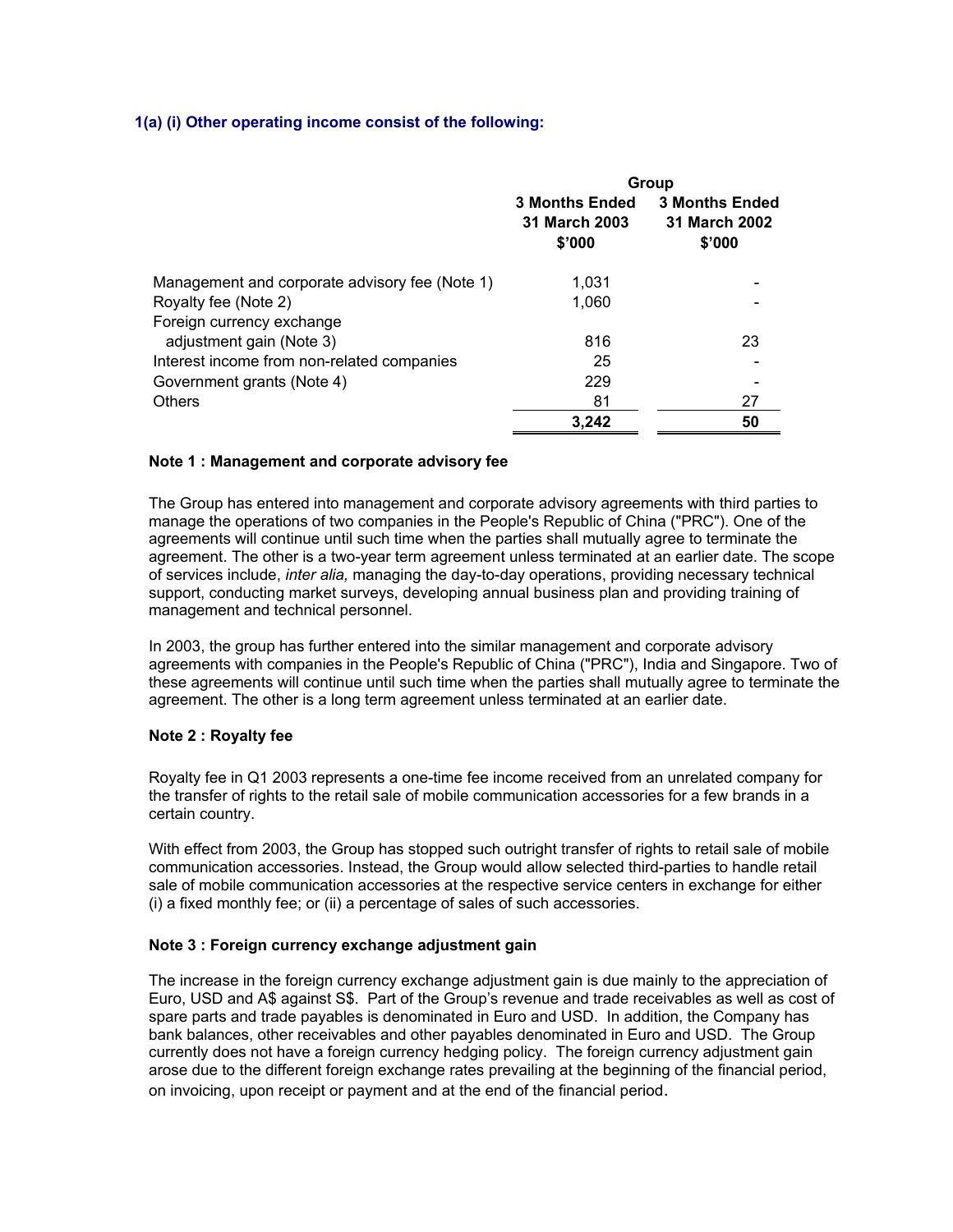## **Note 4 : Government grant**

The government grants received in Q1 2003 comprise mainly financial assistance for the (i) setting up of overseas marketing office in Shanghai, PRC; and (ii) development of the Company's proprietary software system, Accord Customer Relations One-Stop Suite (ACROSS). The development of ACROSS has been completed.

ACROSS is an integrated software system designed and developed by the Company to capture, manage and process after-market services data and provide a one-stop interface to customers.

## **1(a)(ii) Included in other operating expenses are the following:**

|                                                                  |                                                  | Group                                            |  |  |
|------------------------------------------------------------------|--------------------------------------------------|--------------------------------------------------|--|--|
|                                                                  | <b>3 Months Ended</b><br>31 March 2003<br>\$'000 | <b>3 Months Ended</b><br>31 March 2002<br>\$'000 |  |  |
| Amortisation of goodwill on consolidation                        | 150                                              | 86                                               |  |  |
| Reversal of doubtful trade receivables<br>Minimum lease payments | (6)                                              |                                                  |  |  |
| paid under operating leases                                      | 1.077                                            | 879                                              |  |  |

## **1(a)(iii) Finance cost consist of the following:**

|                                           | Group                                            |                                                  |
|-------------------------------------------|--------------------------------------------------|--------------------------------------------------|
|                                           | <b>3 Months Ended</b><br>31 March 2003<br>\$'000 | <b>3 Months Ended</b><br>31 March 2002<br>\$'000 |
| Interest expense to non-related companies |                                                  | 13                                               |
| Interest on bonds                         |                                                  | 570                                              |
| Interest on bank loans                    | 34                                               |                                                  |
|                                           | 34                                               | 583                                              |
| Recovery of interest expense              |                                                  | (570)                                            |
|                                           | 34                                               | 13                                               |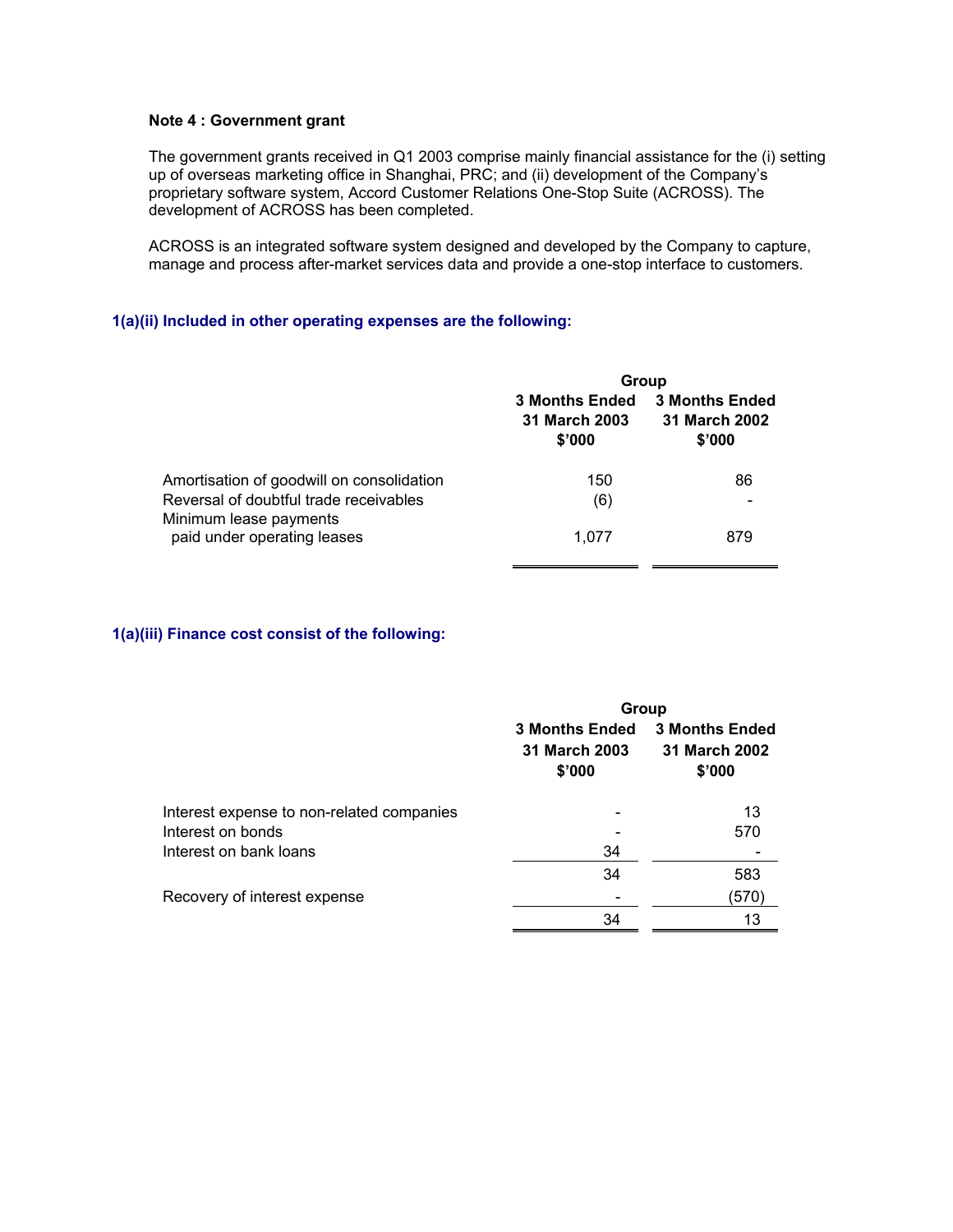### **1(b)(i) A balance sheet (for the issuer and group), together with a comparative statement as at the end of the immediately preceding financial year**

|                                                  |                                            | Group                    |                              | Company                  |  |
|--------------------------------------------------|--------------------------------------------|--------------------------|------------------------------|--------------------------|--|
| <b>ASSETS</b>                                    | Notes 31 March 03 31 December 02<br>\$'000 | \$'000                   | <b>31 March 03</b><br>\$'000 | 31 December 02<br>\$'000 |  |
| <b>Current assets:</b>                           |                                            |                          |                              |                          |  |
| Cash                                             | 26,976                                     | 6,839                    | 23,059                       | 2,070                    |  |
| Trade receivables                                | 15,706                                     | 20,788                   | 14,706                       | 17,976                   |  |
| Other receivables and prepayments<br>Inventories | 13,375<br>10,081                           | 9,336<br>9,621           | 28,096<br>5,872              | 23,832<br>6,295          |  |
| Total current assets                             | 66,138                                     | 46,584                   | 71,733                       | 50,173                   |  |
| <b>Non-current assets:</b>                       |                                            |                          |                              |                          |  |
| Investment in subsidiaries                       |                                            |                          | 13,310                       | 13,147                   |  |
| Property, plant and equipment                    | 15,182                                     | 14,139                   | 6,641                        | 6,493                    |  |
| Club memberships                                 | 87                                         | 87                       | 87                           | 87                       |  |
| Deferred Expenditure                             |                                            |                          |                              |                          |  |
| Goodwill on consolidation                        | 11,165                                     | 10,749                   |                              |                          |  |
| Total non-current assets                         | 26,434                                     | 24,975                   | 20,038                       | 19,727                   |  |
| <b>Total assets</b>                              | 92,572                                     | 71,559                   | 91,771                       | 69,900                   |  |
| <b>Current liabilities:</b>                      |                                            |                          |                              |                          |  |
| <b>Bank Overdrafts</b>                           | 63                                         | 57                       | 63                           | 57                       |  |
| Trade payables                                   | 7,082                                      | 8,180                    | 14,868                       | 17,744                   |  |
| Other payables                                   | 4,582                                      | 11,612                   | 4,382                        | 8,889                    |  |
| Income tax payable                               | 2,962                                      | 3,838                    | 1,787                        | 1,487                    |  |
| Obligations under finance leases                 | 7                                          | 37                       |                              |                          |  |
| <b>Bank</b> loans                                | 3,626                                      | 4,740                    | 3,588                        | 4,740                    |  |
| Preference Shares                                |                                            | 997                      |                              | 997                      |  |
| Bonds payable                                    |                                            | 19,000                   |                              | 19,000                   |  |
| Total current liabilities                        | 18,322                                     | 48,461                   | 24,688                       | 52,914                   |  |
| Non-current liabilities:                         |                                            |                          |                              |                          |  |
| Obligations under finance leases                 | 174                                        | 182                      |                              |                          |  |
| Deferred income tax                              | 565                                        | 574                      | 712                          | 712                      |  |
| Total non-current liabilities                    | 739                                        | 756                      | 712                          | 712                      |  |
| Minority Interest                                | 268                                        | 262                      |                              |                          |  |
| <b>Capital and reserves:</b>                     |                                            |                          |                              |                          |  |
| Issued capital                                   | 15,829                                     | 5,000                    | 15,829                       | 5,000                    |  |
| Capital redemption reserve                       | 22                                         | 22                       | 22                           | 22                       |  |
| Share premium                                    | 42,276                                     | $\overline{\phantom{a}}$ | 42,276                       |                          |  |
| Foreign currency translation reserve             | 350                                        | (299)                    |                              |                          |  |
| Accumulated profits                              | 14,766                                     | 17,357                   | 8,244                        | 11,252                   |  |
| Total equity                                     | 73,243                                     | 22,080                   | 66,371                       | 16,274                   |  |
| <b>Total liabilities and equity</b>              | 92,572                                     | 71,559                   | 91,771                       | 69,900                   |  |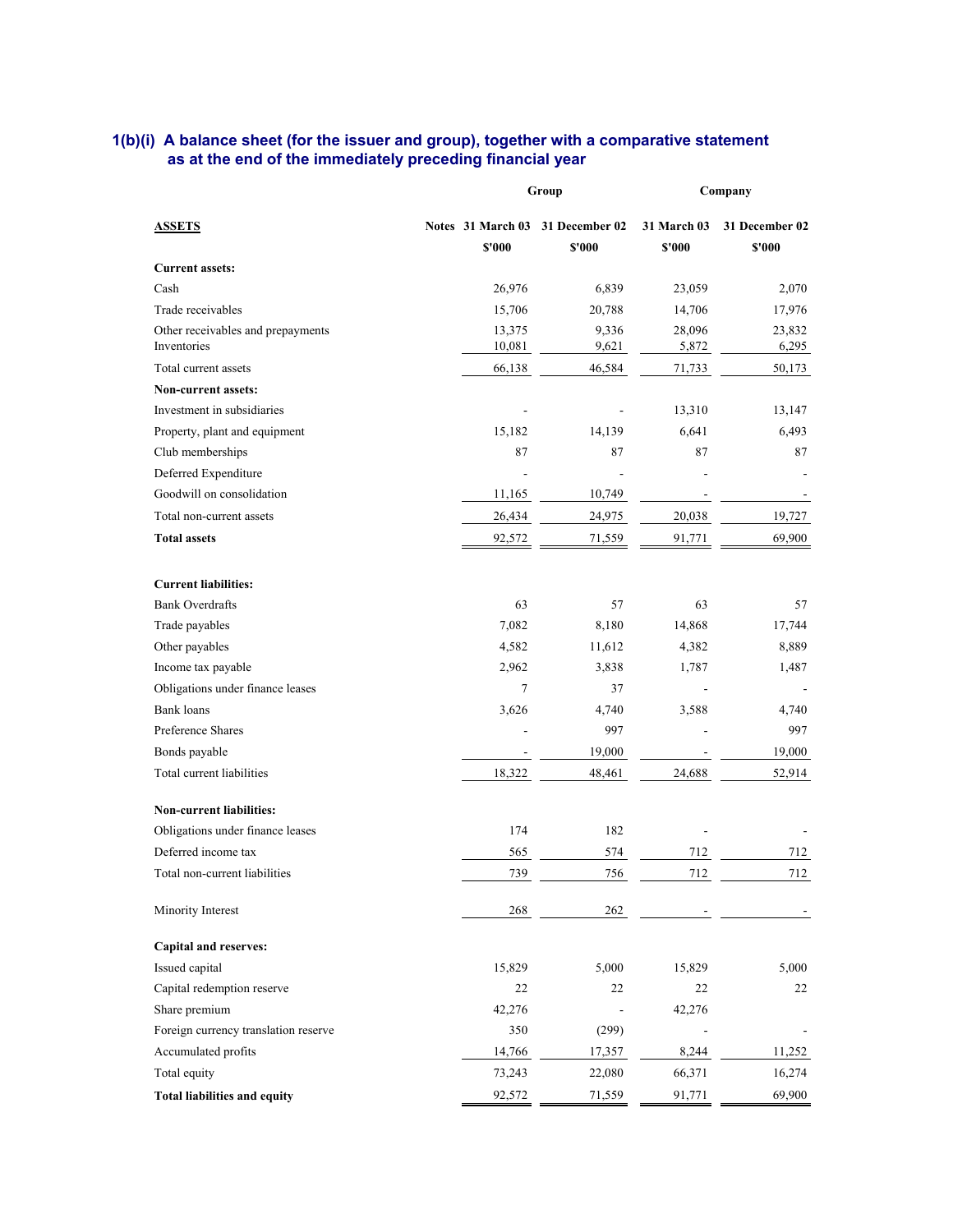## **1(b)(ii) Aggregate amount of group's borrowings and debt securities**

## **Amount repayable in one year or less, or on demand**

| As at 31 March 2003 |                    |                  | As at 31 December 2002 |
|---------------------|--------------------|------------------|------------------------|
| Secured (\$'000)    | Unsecured (\$'000) | Secured (\$'000) | Unsecured (\$'000)     |
| 3.696               | Nil                | 4.834            | 19.997                 |

## **Amount repayable after one year**

| As at 31 March 2003 |                    |                  | As at 31 December 2002 |
|---------------------|--------------------|------------------|------------------------|
| Secured (\$'000)    | Unsecured (\$'000) | Secured (\$'000) | Unsecured (\$'000)     |
| 174                 | Nil                | 182              | Nil                    |

## **Details of collateral**

The bank overdrafts and bank loans amounting to \$3,689,000 of the company are secured by fixed deposits of \$1,000,000, certain inventories and receivables of the Company.

Finance lease is secured by the fixed assets acquired under the lease arrangement.

The unsecured group borrowing as at 31 December 2002 consist of \$19,000,000 redeemable convertible bonds and \$997,000 convertible redeemable preference shares.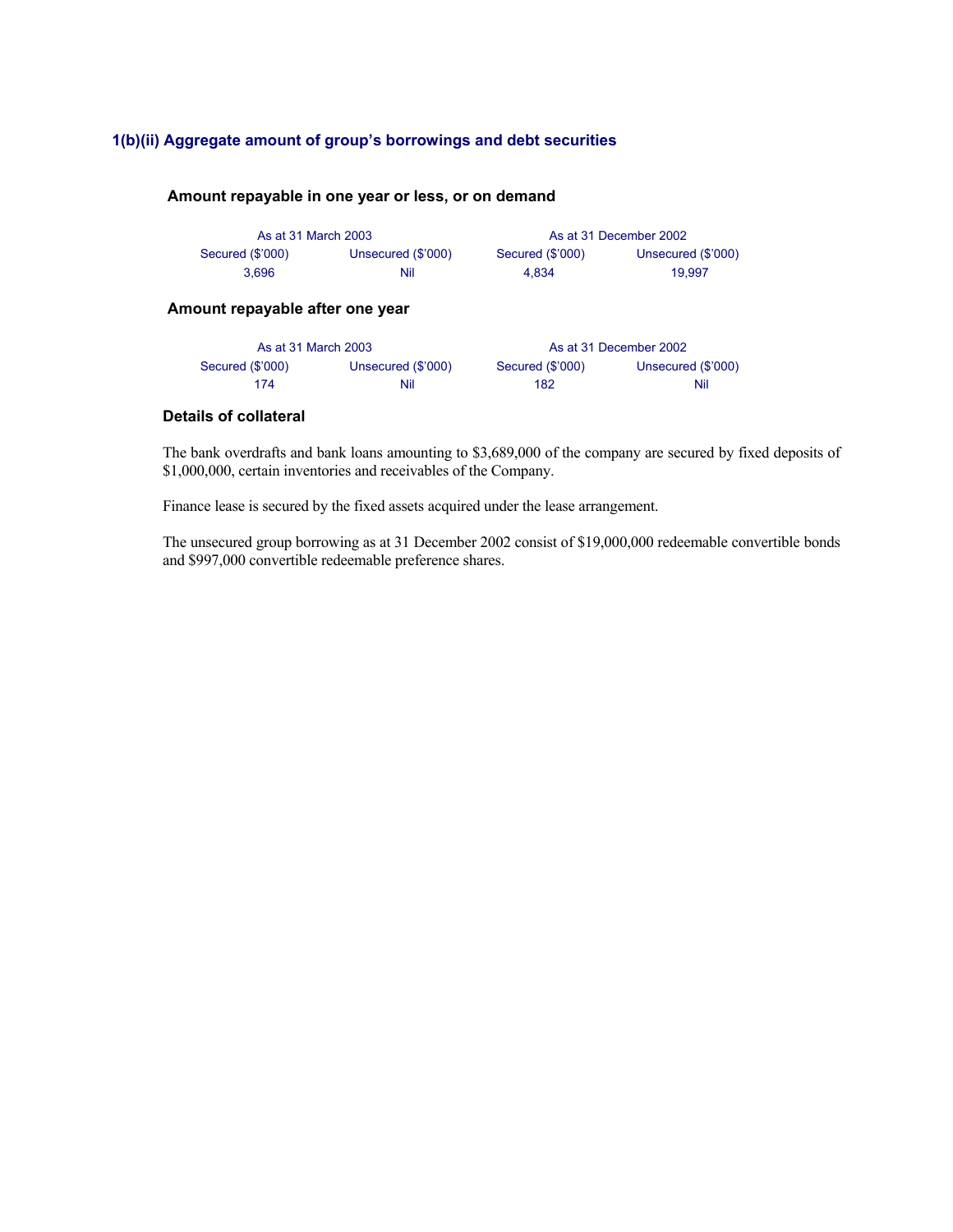## **1(c) A cash flow statement (for the group), together with a comparative statement for the corresponding period of the immediately preceding financial year**

|                                                  | <b>3 Months Ended</b><br>31 March 2003<br>\$'000 | <b>3 Months Ended</b><br>31 March 2002<br>\$'000 |
|--------------------------------------------------|--------------------------------------------------|--------------------------------------------------|
| Cash flows from operating activities:            |                                                  |                                                  |
| Profit before income tax                         | 3,533                                            | 2,758                                            |
| Adjustments for:                                 |                                                  |                                                  |
| Depreciation expense                             | 604                                              | 419                                              |
| Interest expense                                 | 34                                               | 583                                              |
| Amortisation of goodwill                         | 150                                              | 86                                               |
| Operating profit before working capital changes  | 4,321                                            | 3,846                                            |
| Trade receivables                                | 5,083                                            | (3, 568)                                         |
| Other receivables, prepaid expenses and deposits | 304                                              | 92                                               |
| Inventories                                      | (460)                                            | (783)                                            |
| Trade payables                                   | (1,098)                                          | 798                                              |
| Other payables                                   | (3,667)                                          | (1,689)                                          |
| Cash generated from operations                   | 4,483                                            | (1, 304)                                         |
| Interest paid                                    | (34)                                             | (583)                                            |
| Income tax paid                                  | (1, 412)                                         | (685)                                            |
| Net cash from operating activities               | 3,037                                            | (2,572)                                          |
| Cash flows from investing activities:            |                                                  |                                                  |
| Purchase of property, plant and equipment        | (1,647)                                          | (2,054)                                          |
| Deposits for purchase of assets and investments  | (4, 342)                                         |                                                  |
| Payment of deferred purchase consideration       | (3,932)                                          |                                                  |
| Net cash used in investing activities            | (9,921)                                          | (2,054)                                          |
| Cash flows from financing activities:            |                                                  |                                                  |
| Proceeds from issuing shares (Note A)            | 27,517                                           |                                                  |
| Decrease in finance lease                        | (38)                                             | (31)                                             |
| Repayment of short term loan                     | (1, 114)                                         |                                                  |
| Net cash from financing activities               | 26,365                                           | (31)                                             |
| Net effect of exchange rate changes in           |                                                  |                                                  |
| consolidating subsidiaries                       | 650                                              | (134)                                            |
| Net increase in cash                             | 20,131                                           | (4, 791)                                         |
| Balance at beginning of year                     | 6,782                                            | 9,736                                            |
| Balance at end of year (Note B)                  | 26,913                                           | 4,945                                            |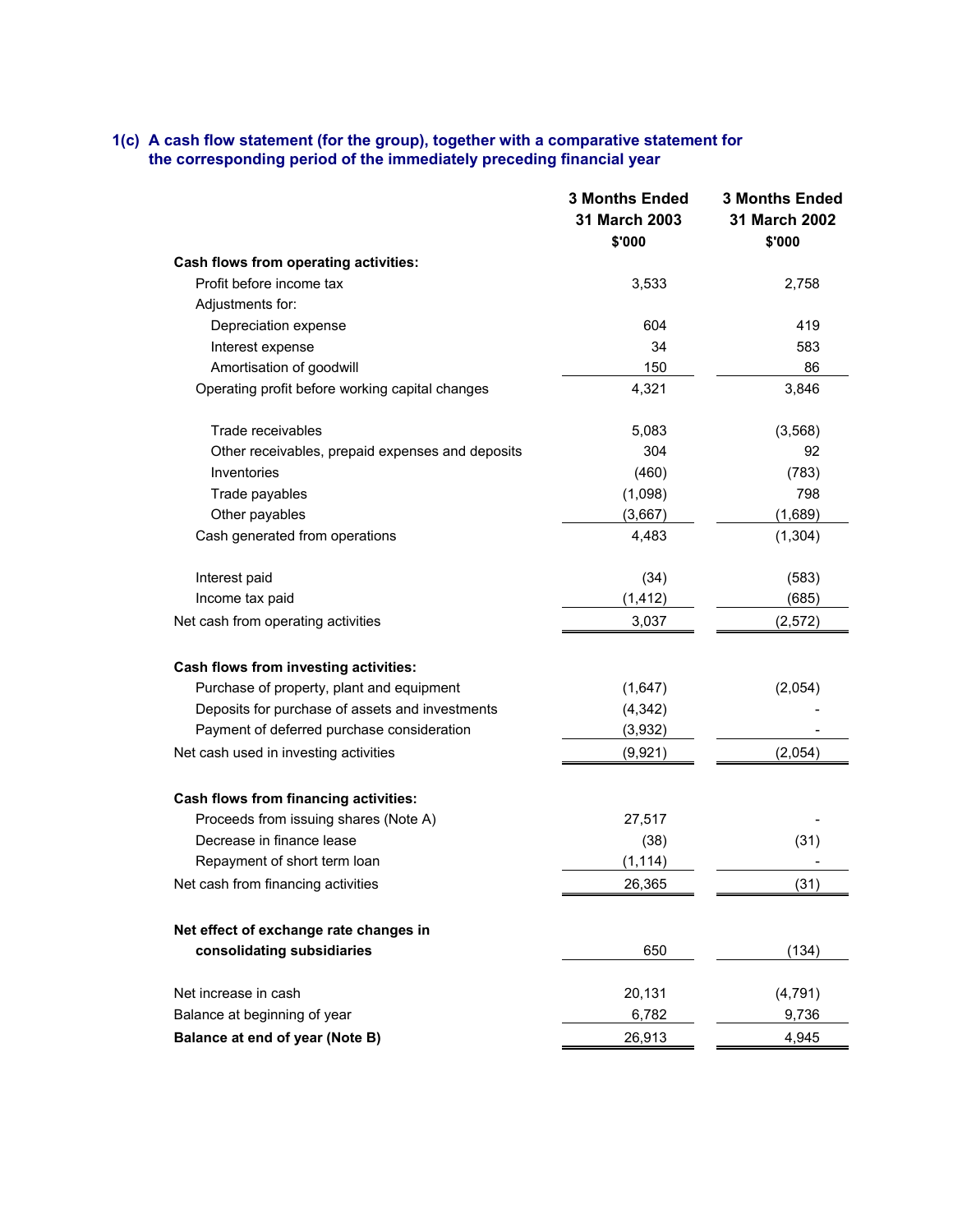**Notes:** 

#### **Note A**

Breakdown of the proceed from issuing of shares during the 3 months' financial period ended 31 March 2003 are as follows:

|                                              | <b>3 Months Ended</b><br><b>31 March 2003</b><br>\$2000 |
|----------------------------------------------|---------------------------------------------------------|
| Allotment and issue of new ordinary shares : |                                                         |
| Pursuant to pre-invitation ESOS              | 5,000                                                   |
| Public issue                                 | 24,300                                                  |
| <b>IPO</b> Expenses                          | (1,783)                                                 |
|                                              | 27,517                                                  |

## **Note B**

Cash at end of financial period included in the consolidated cash flow statement comprise the following balance sheet amounts:

|                        | 31 March 2003<br>\$'000 | 31 March 2002<br>\$'000 |
|------------------------|-------------------------|-------------------------|
| Cash and bank balances | 26,976                  | 4,945                   |
| Bank overdrafts        | (63)                    |                         |
|                        | 26,913                  | 4.945                   |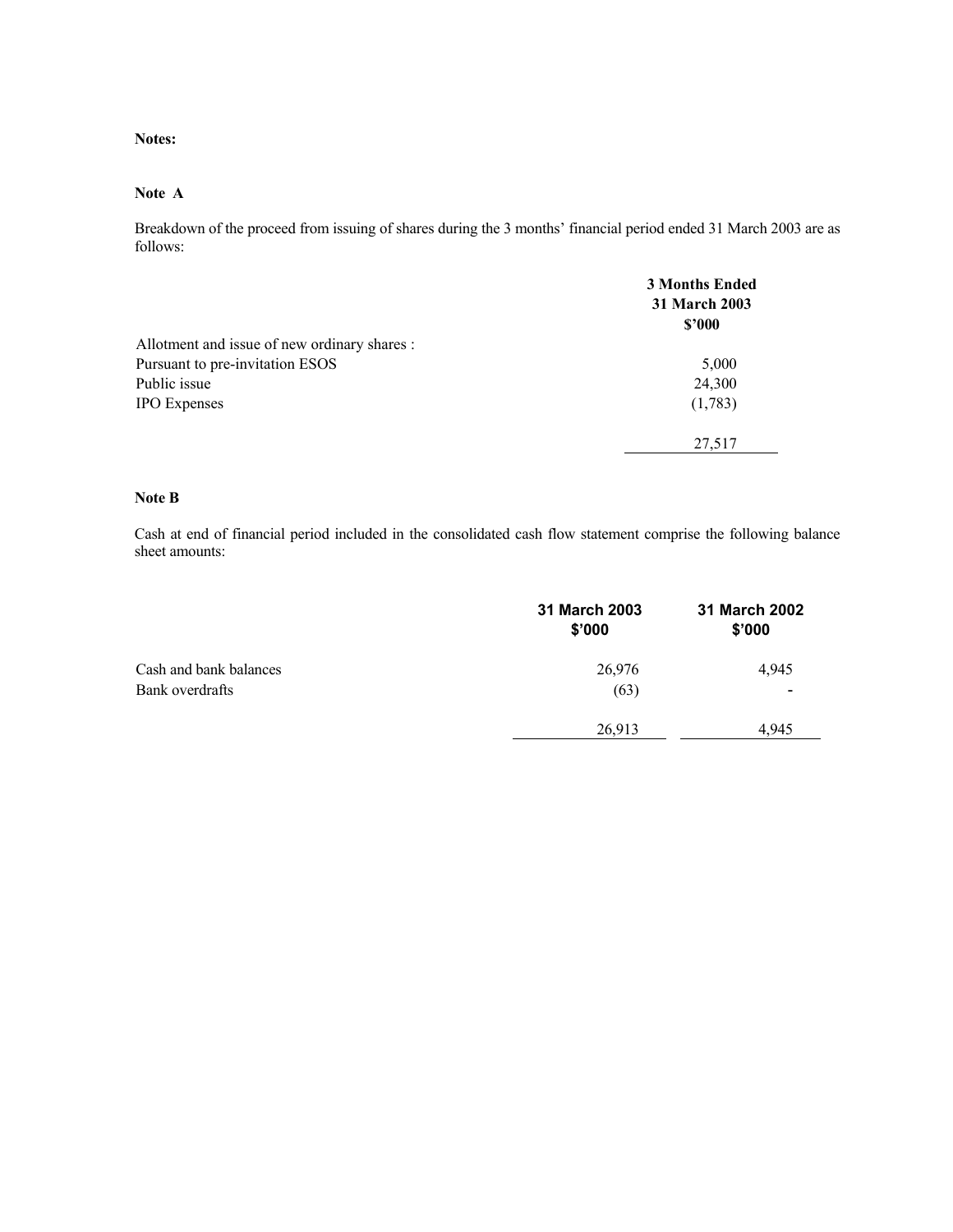## **1(d)(i) A statement (for the issuer and group) showing either (i) all changes in equity or (ii) changes in equity other than those arising from capitalisation issues and distributions to shareholders, together with a comparative statement for the corresponding period of the immediately preceding financial year**

|                                            | <b>Issued</b> |                 |              | Foreign     |             |         |
|--------------------------------------------|---------------|-----------------|--------------|-------------|-------------|---------|
|                                            | capital       | Capital         |              | currency    |             |         |
|                                            | (ordinary     | redemption      | <b>Share</b> | translation | Accumulated |         |
|                                            | shares)       | reserve         | Premium      | reserve     | profits     | Total   |
|                                            | \$'000        | \$'000          | \$'000       | \$'000      | \$'000      | \$'000  |
| Group (3 months Ended 31 March 2002)       |               |                 |              |             |             |         |
| Balance at January 1, 2002                 | 5,000         |                 |              | 227         | 5,638       | 10,865  |
| Net profit for the period                  |               |                 |              |             | 2,175       | 2,175   |
| Foreign currency translation               |               |                 |              | (134)       |             | (134)   |
| Balance at March 31, 2002                  | 5,000         |                 |              | 93          | 7,813       | 12,906  |
| Group (3 months Ended 31 March 2003)       |               |                 |              |             |             |         |
| Balance at January 1, 2003                 | 5,000         | 22              |              | (299)       | 17,357      | 22,080  |
| Allotment and issue of new ordinary shares |               |                 |              |             |             |         |
| Pursuant to pre-invitation ESOS            | 799           |                 | 4,201        |             |             | 5,000   |
| Conversion of redeemable preference shares | 823           |                 | 174          |             |             | 997     |
| Conversion of redeemable convertible bond  | 1,366         |                 | 17,634       |             |             | 19,000  |
| Bonus issue                                | 5,591         |                 |              |             | (5, 591)    |         |
| Public issue                               | 2,250         |                 | 22,050       |             |             | 24,300  |
| <b>IPO Expenses</b>                        |               |                 | (1,783)      |             |             | (1,783) |
| Net profit for the period                  |               |                 |              |             | 3,000       | 3,000   |
| Foreign currency translation               |               |                 |              | 649         |             | 649     |
| Balance at March 31, 2003                  | 15,829        | $\overline{22}$ | 42,276       | 350         | 14,766      | 73,243  |
| Company (3 months Ended 31 March 2002)     |               |                 |              |             |             |         |
| Balance at January 1, 2002                 | 5,000         |                 |              |             | 1,983       | 6,983   |
| Net profit for the period                  |               |                 |              |             | 1,134       | 1,134   |
| Balance at March 31, 2002                  | 5,000         |                 |              |             | 3,117       | 8,117   |
| Company (3 months Ended 31 March 2003)     |               |                 |              |             |             |         |
| Balance at January 1, 2003                 | 5,000         | 22              |              |             | 11,252      | 16,274  |
| Allotment and issue of new ordinary shares |               |                 |              |             |             |         |
| Pursuant to pre-invitation ESOS            | 799           |                 | 4,201        |             |             | 5,000   |
| Conversion of redeemable preference shares | 823           |                 | 174          |             |             | 997     |
| Conversion of redeemable convertible bond  | 1,366         |                 | 17,634       |             |             | 19.000  |
| Bonus issue                                | 5,591         |                 |              |             | (5, 591)    |         |
| Public issue                               | 2,250         |                 | 22,050       |             |             | 24,300  |
| <b>IPO Expenses</b>                        |               |                 | (1,783)      |             |             | (1,783) |
| Net profit for the period                  |               |                 |              |             | 2,583       | 2,583   |
| Foreign currency translation               |               |                 |              |             |             |         |
| Balance at March 31, 2003                  | 15,829        | 22              | 42,276       |             | 8,244       | 66,371  |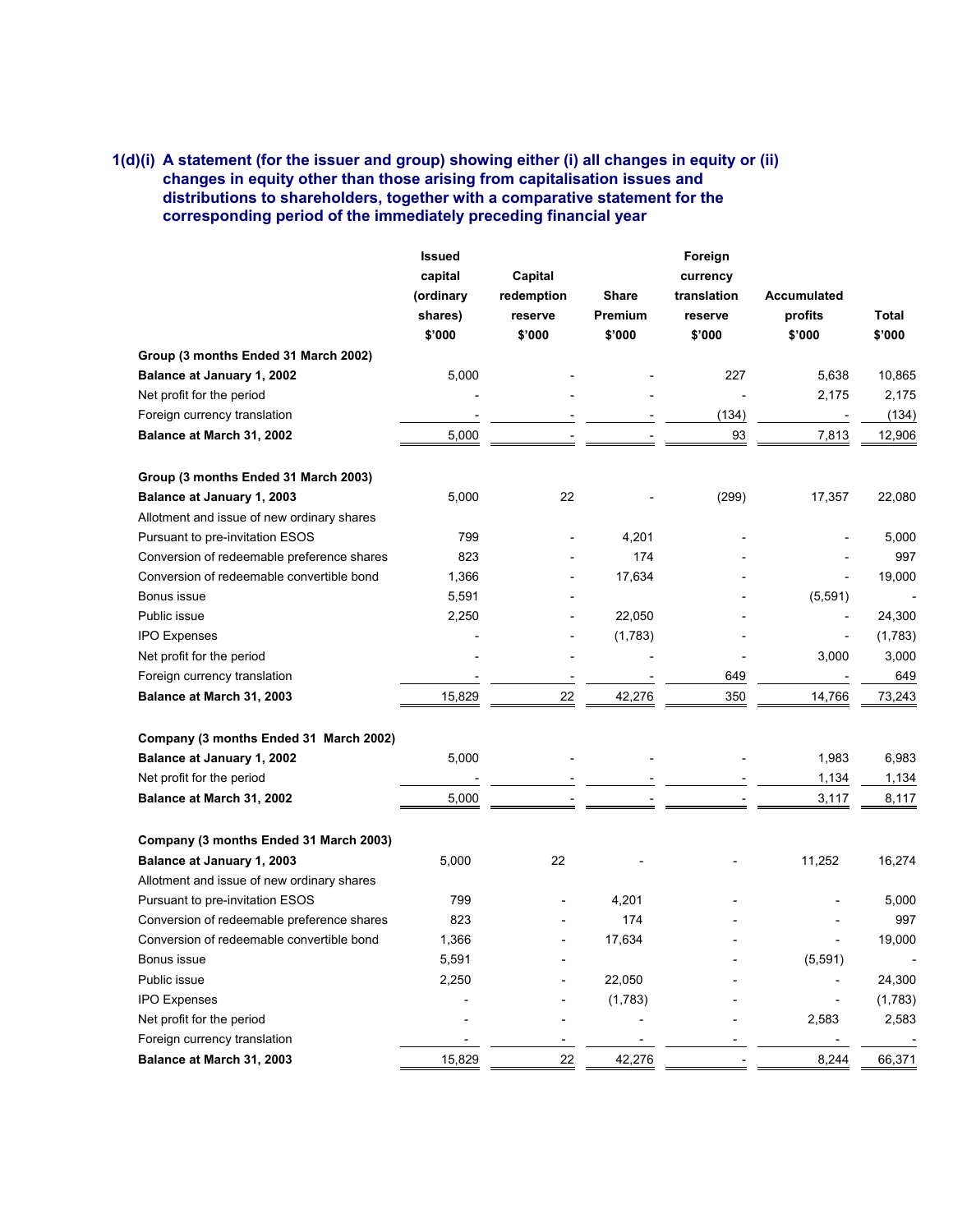**1(d)(ii) Details of any changes in the company's share capital arising from rights issue, bonus issue, share buy-backs, exercise of share options or warrants, conversion of other issues of equity securities, issue of shares for cash or as consideration for acquisition or for any other purpose since the end of the previous period reported on. State also the number of shares that may be issued on conversion of all the outstanding convertibles as at the end of the current financial period reported on and as at the end of the corresponding period of the immediately preceding financial year** 

Please refer to note  $1(d)(i)$ 

**2. Whether the figures have been audited, or reviewed and in accordance with which standard (e.g. the Singapore Standard on Auditing 910 (Engagements to Review Financial Statements), or an equivalent standard)** 

The figures have not been audited or reviewed by our auditors.

**3. Where the figures have been audited or reviewed, the auditors' report (including any qualifications or emphasis of matter)** 

Not applicable

**4. Whether the same accounting policies and methods of computation as in the issuer's most recently audited annual financial statements have been applied** 

Applied consistently

**5. If there are any changes in the accounting policies and methods of computation, including any required by an accounting standard, what has changed, as well as the reasons for, and the effect of, the change** 

Not applicable

## **6. Earnings per ordinary share of the group for the current period reported on and the corresponding period of the immediately preceding financial year, after deducting any provision for preference dividends**

|                    | Group          |                |
|--------------------|----------------|----------------|
|                    | 3 months ended | 3 months ended |
|                    | 31 March 2003  | 31 March 2002  |
| Earnings per share | $0.54$ cents   | $0.40$ cents   |

The calculation of basic earnings per ordinary share is calculated on the group profit after income tax and minority interests of \$3,000,000 for the three months ended 31 March 2003 ( 3 months ended 31 March 2002: \$2,175,000) divided by the weighted average shares of 560,162,320 (2002: pre invitation share capital of 543,162,320 shares) of \$0.025 each.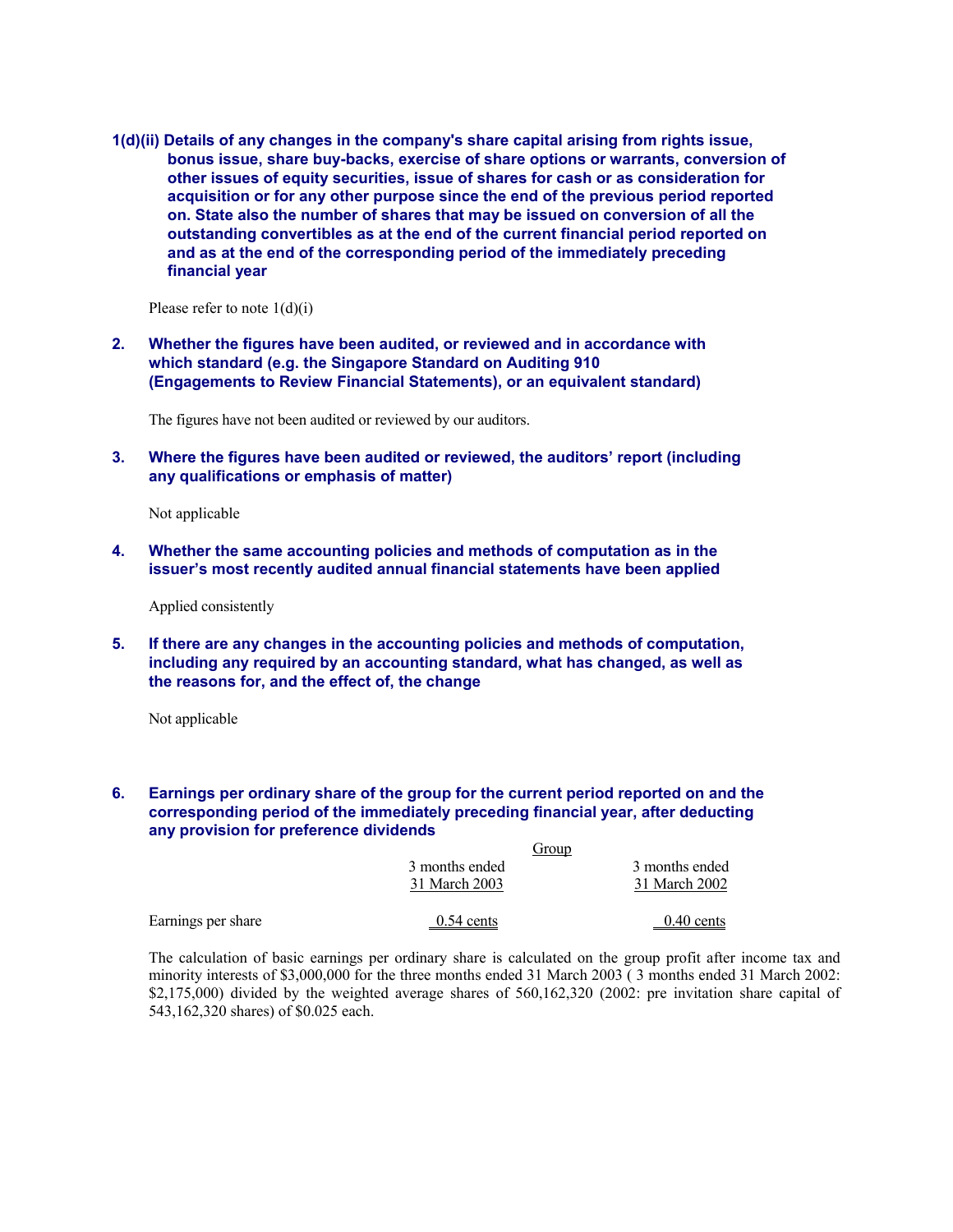## **7. Net asset value (for the issuer and group) per ordinary share based on issued share capital of the issuer at the end of the (a) current period reported on and (b) immediately preceding financial year**

|                                    | Group      |              | Company       |                                                               |
|------------------------------------|------------|--------------|---------------|---------------------------------------------------------------|
|                                    |            |              |               | 31 March 2003 31 December 2002 31 March 2003 31 December 2002 |
|                                    |            |              |               |                                                               |
| Net Tangible Asset Value per share | 9.80 cents | $3.33$ cents | $10.48$ cents | 4.79 cents                                                    |

For comparative purposes, NTA has been computed based on the net assets of our Group less goodwill on consolidation and net assets of the Company.

 The NTA per Share as at 31 March 2003 has been calculated based on post invitation share capital of 633,162,320 ordinary shares of \$0.025 each. The NTA per share for 31 December 2002 has been calculated based on the equivalent share capital of 340,000,000 shares which is derived from 5,000,000 ordinary shares of \$1.00 each as at 31 December 2002 and as adjusted for the bonus shares issue of 0.7 ordinary shares for every one ordinary shares of \$1.00 each and the subdivision of one ordinary share of \$1.00 each into 40 Shares each thereon.

## **8. A review of the performance of the group, to the extent necessary for a reasonable understanding of the group's business. The review must discuss any significant factors that affected the turnover, costs, and earnings of the group for the current financial period reported on, including (where applicable) seasonal or cyclical factors. It must also discuss any material factors that affected the cash flow, working capital, assets or liabilities of the group during the current financial period reported on**

#### **Revenue**

The increase in revenue for the 3 months period ended 31 March 2003 as compared to 3 months period ended 31 March 2002 was mainly attributable to an increase in the volume of our business as we had established 29 additional centres from April 2002 to March 2003. Our total network as at 31 March 2003 is 103 centres compared to only 74 centres as at 31 March 2002.

#### **Profit before income tax**

Our group profit before income tax for the 3 months ended 31 March 2003 has increased by 28% due mainly to the increase in the additional centres.

#### **Cash flows**

The net increase in the cash and cash equivalent for the 3 months period ended 31 March 2003 is mainly due to proceed received from IPO less payments for investments in subsidiaries, deposits made for investments and additional capital expenditure resulting from the set-up of new service centres.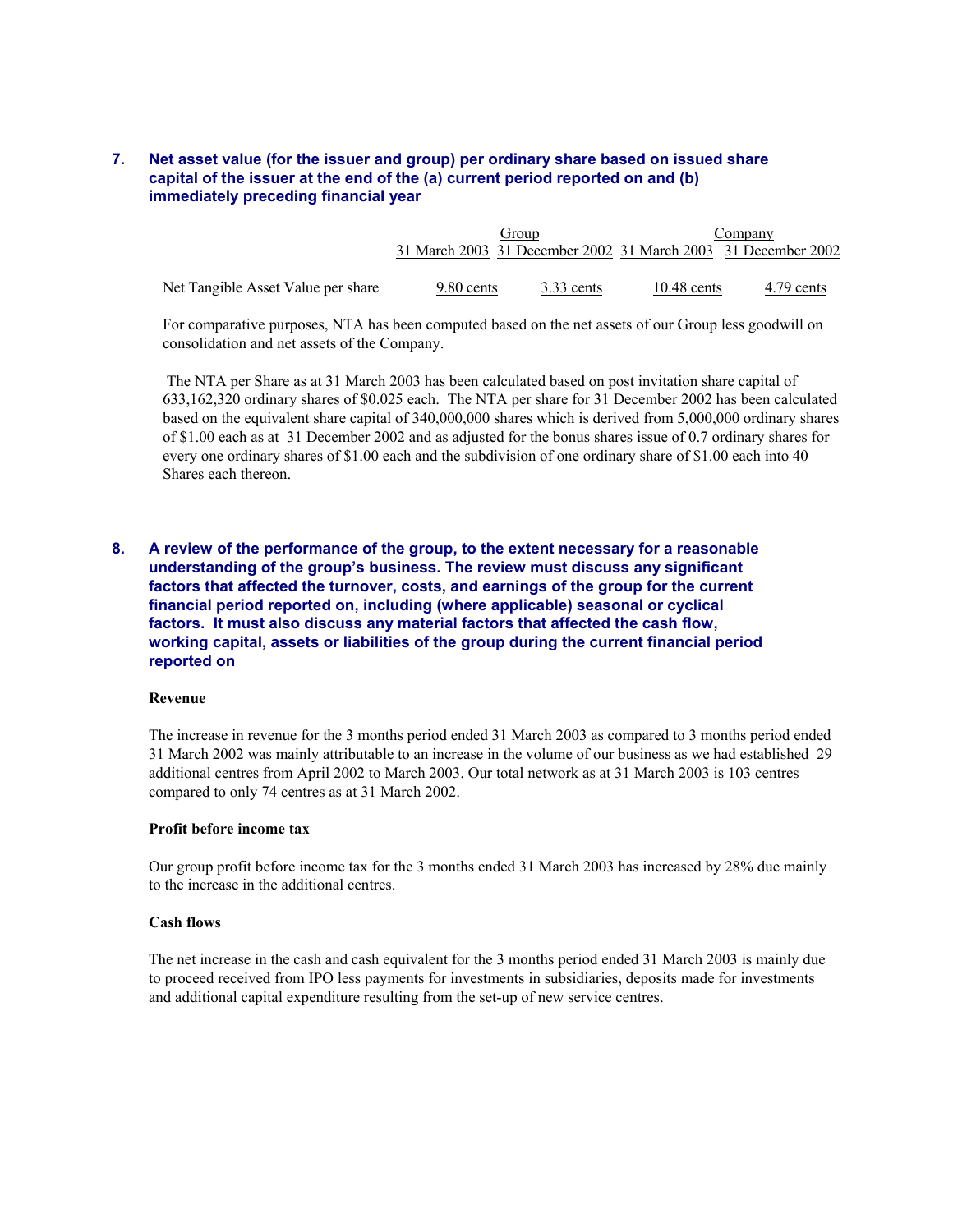## **9. Where a forecast, or a prospect statement, has been previously disclosed to shareholders, any variance between it and the actual results**

Not applicable

## **10. A commentary at the date of the announcement of the competitive conditions of the industry in which the group operates and any known factors or events that may affect the group in the next reporting period and the next 12 months**

The Group is actively implementing the projects it has secured to-date. The Group is also expanding its network through organic growth as well as through mergers and acquisitions. In this financial year to-date, the Group has broadened its network coverage by expanding its presence in Malaysia, the People's Republic of China and the Philippines as well as establishing its presence in new markets such as Vietnam and United Arab Emirates. The Group intends to continue expanding its operations in key markets such as Thailand and the People's Republic of China.

The Group remains optimistic of the opportunities of increased outsourcing of After-Market Services by network operators, manufacturers, distributors and even service providers in the high-tech consumer products industry.

The Group also intends to grow the number of repair management centres that it manages for third parties to whom the Group provides technical and IT support, training and other value-added services.

With the recently opened regional Nokia CDMA Service Centre in Singapore to support the CDMA handset market in the region, the Group is also exploring opportunities to do more projects involving the Code Division Multiple Access (CDMA) technology.

Market conditions for the rest of this financial year are expected to remain challenging with recent events such as the outbreak of the severe acute respiratory syndrome (SARS). To-date, the Group's expansion plans and operations have not been materially and adversely affected by these events. The Group remains optimistic of its prospects in the next reporting period.

Since the last announcement made on 15 April 2003, we are pleased to announce that we have added five additional dedicated-brand service centres to our network: -

1. set up an Alcatel Service Centre in Malaysia;

2. manage two additional service halls for Digital Total Access Communication PLC ("DTAC") and set up a Nokia Care Centre in Thailand; and

3. manage the service operations of the Nokia Professional Centre at Suntec City Mall in Singapore. With this new centre, the Group manages a total of six Nokia Care locations in Singapore.

As at 20 May 2003, the Group has a total of 140 service centres comprising 74 dedicated-brand service centres (in 74 physical locations) and 66 authorised service centres located in multiple-brand service hubs (in 16 physical locations). In addition, the Group also manages a network of 146 repair management centres on behalf of its partners.

Based on the projects on hand, the Group intends to further expand its network by at least another 25 service centres by the end of this financial year.